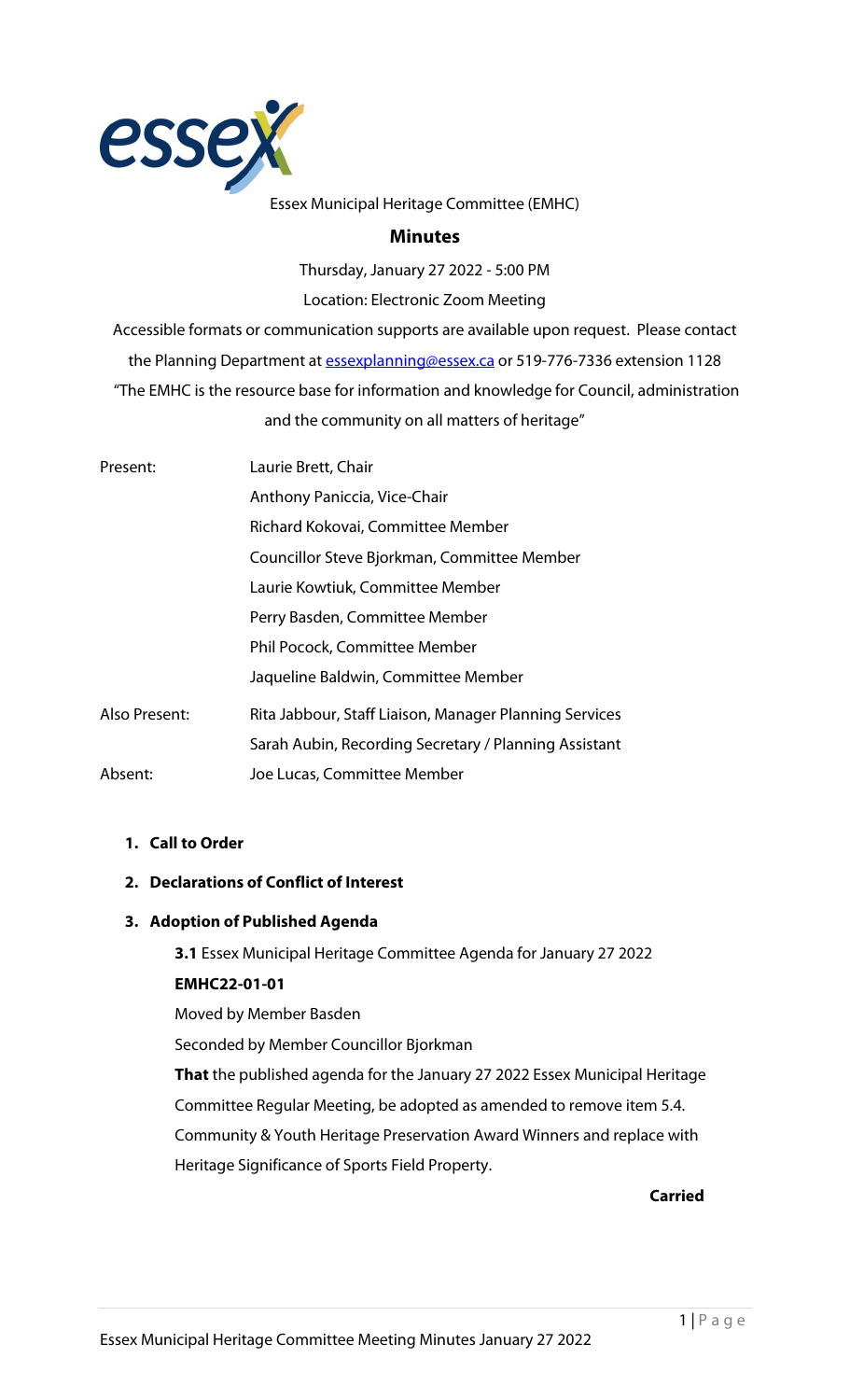### **4. Adoption of Minutes**

**4.1** Essex Municipal Heritage Committee Minutes for October 28<sup>th</sup>, 2021

# **EMHC22-01-02**

Moved by Member Kokovai

Seconded by Member Basden

That the minutes of the Thursday October 28<sup>th</sup> 2021 Essex Municipal Heritage Committee Regular Meeting, be adopted as circulated.

**Carried**

### **5. New Business**

**5.1**2022 Heritage Committee Meeting Schedule

### **EMHC22-01-03**

Moved by Vice Chair Paniccia

Seconded by Member Councillor Bjorkman

**That** the 2022 Heritage Committee Meeting Schedule be adopted as amended with the February meeting to be held on the  $17<sup>th</sup>$  February instead of the  $24<sup>th</sup>$ .

**Carried**

## **5.2** Heritage Committee Members

Rita introduced and welcomed the newest member of the Heritage Committee, Jaqueline Baldwin. She stated that she is a member of the Harrow Early Immigrant Research Society (HEIRS) and was welcomed as an asset to the Committee.

### **5.3** Communications Manager

Rita advised the members that the newest Communications Manager is, Marc Tortola. She stated that he will be assisting in this years Heritage Week Facebook Post, media releases and assisting with other events planned for February 21<sup>st</sup> to the  $25<sup>th</sup>$ .

# **5.4** Heritage Significance of New Sports Field Property

Chair Brett advised that the new sports field was once owned by John Milne. Milne operated his saw mill on the adjoining property. She stated that when naming the park, Council could consider naming it after John Milne who was also the first Mayor of the Town of Essex in 1890.

Councillor Bjorkman, stated that naming of parks and facilities at times can be left for those who assist financially with the project, however that doesn't mean all items within that park or facility are required to be named after the donor. He stated example: Libro Park, with a Milne Sports Complex. He continued that there could also be a mural done at the park of Mr. Milne, and that the Arts, Culture and Tourism committee could investigate doing this at the location.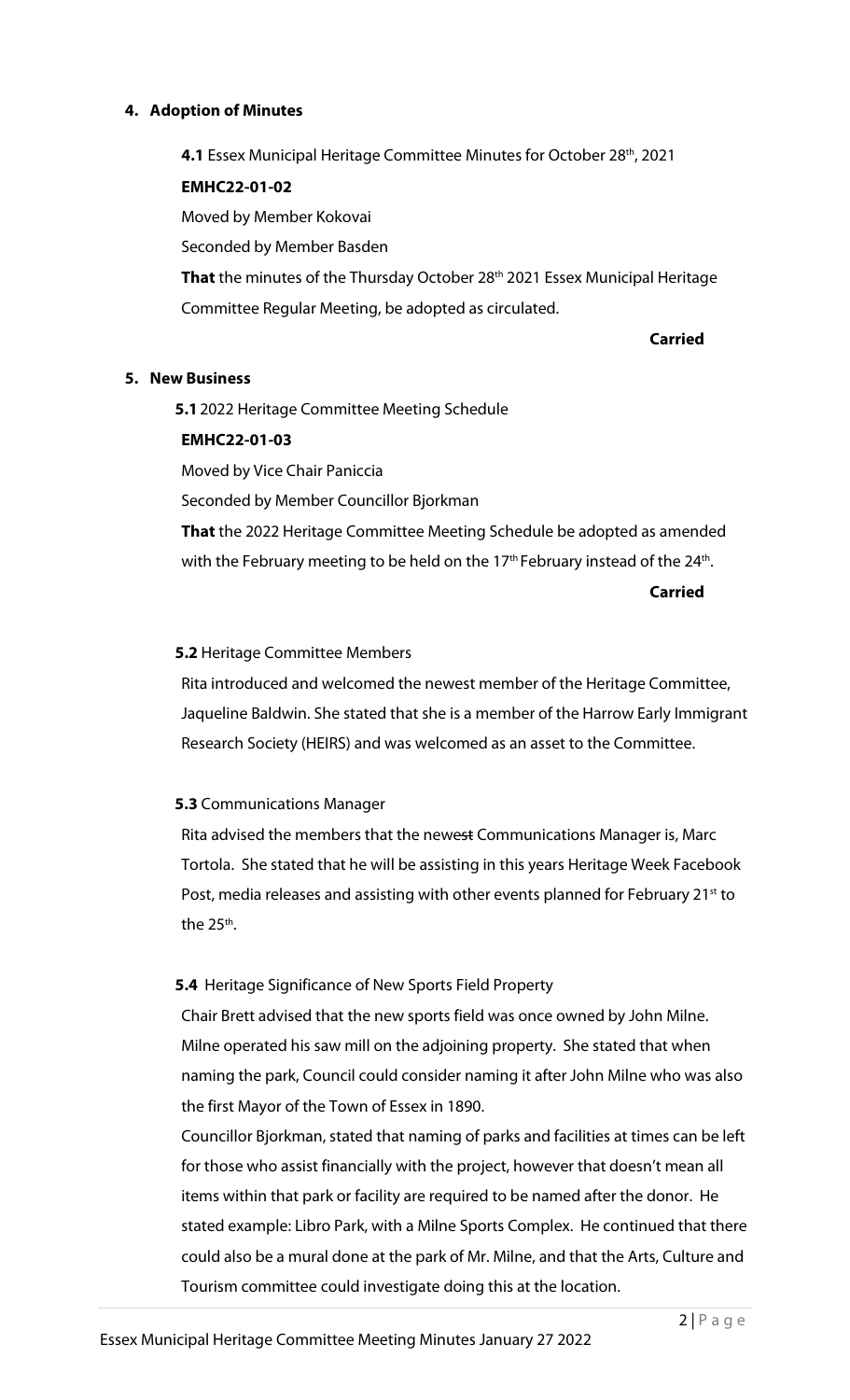Vice Chair Paniccia stated that before the Committee recommend naming any historically significant members that a thorough background check be done. Chair Brett agreed and it was determined that a process should be determined for recommending historical members with a thorough review. Councillor Bjorkman stated that the committee would recommend a historical member to Council through administration and that Council and administration would do the thorough review.

## **6. Election Chair / Vice Chair Committee Season 2022**

### **6.1 Election of Chair**

#### **EMHC22-01-04**

Moved by Anthony Paniccia Seconded by Perry Basden

**That** Laurie Brett be nominated for the position of the Chair of the Heritage Committee effective January 2022.

**Carried**

### **6.2 Election of Vice Chair**

#### **EMHC22-01-05**

Moved by Laurie Brett Seconded by Richard Kokovai

**That** Anthony Paniccia be nominated for the position of the Vice Chair of the Heritage Committee effective January 2022.

#### **Carried**

### **7. Public Presentations**

### **8. Unfinished Business**

**8.1** Greater Marketing and Public Education about Heritage– Ongoing

**8.1.1** Committee to discuss any marketing or public education opportunity Councillor Bjorkman advised that things have been closed due to the mandates and that once things open there may be an opportunity for public education and marketing in the coming months.

**8.1.2** Committee to be updated on Essex Murals being uploaded to Google Maps. Rita advised that she is working with Marc Tortola the Communications Manager to get the Plaques on Google Maps, she stated that once complete she will attend the Committee with it.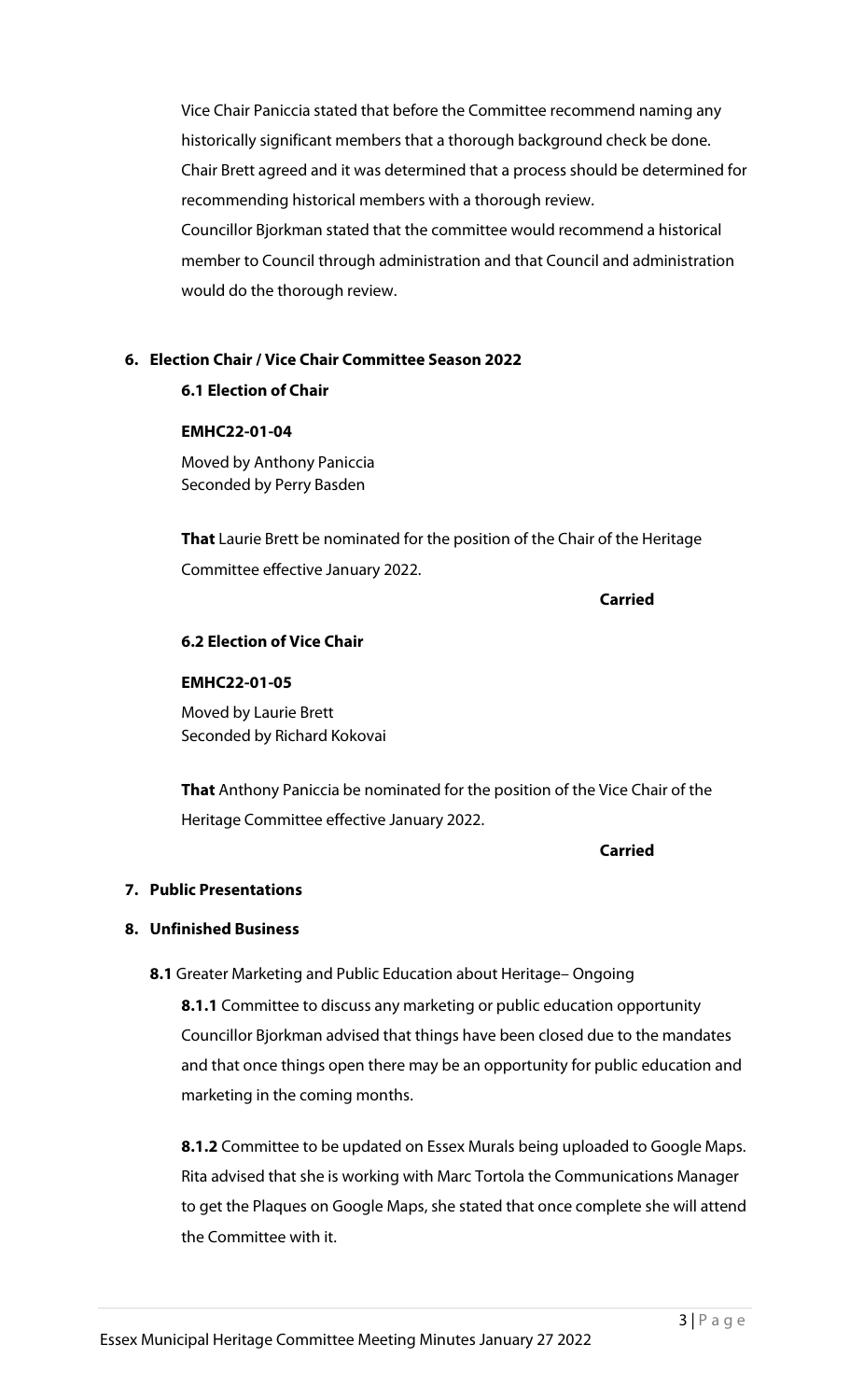#### **8.2** Cemeteries –ongoing

**8.3** Listing and Designating Properties and Heritage Districts –ongoing Rita advised the members that at the October meeting they discussed the benefits of Designating the Colchester School house provincially and reminded them that there are no provincial grants, however there are municipal grants that can be utilized by the Colchester School house.

Member Basden stated that the Heritage Colchester Committee will be reviewing the benefits of Provincial Designation and the only concern would be the decisions on any renovations. He stated that they would prefer authority be delegated to the municipality instead of speaking with the province when doing renovations on the schoolhouse. He advised he will review and advise later on the Provincial Designation.

- **8.4** Heritage Designation and Interpretive Plaque Program ongoing
- **8.5** Reports to Council on going
- **8.6** Studies and Master Plans- on going
- **8.7** Heritage Week 2022 on going

**8.7.1** Committee to review the Bursary Application for Heritage Students and the Riddle for students Grade 6 to 8.

Rita advised the members that the Bursary Application has received a few requests from the public. She advised that the submission date is March  $10<sup>th</sup>$  2022 at 4:30 p.m.

She requested that the Committee provide a Riddle for students Grade 6 to 8 to complete during Heritage Week February 21<sup>st</sup> to 25<sup>th</sup> 2022. Winner will be provided with a pizza party when the Health Unit directives permit.

**8.7.2** Committee to discuss Heritage Week Theme and Activities Rita advised the members that the Theme for 2022 is "Stories of the Past" she stated that administration has contacted the High Schools, Essex and Kingsville requesting materials from the Youth for the Youth preservation award. She said that stakeholders and youth in the community have also been contacted and administration has requested their stories of the past. Member Baldwin asked if stories from families would be accepted. Rita advised that they would be welcomed and encouraged. Member Baldwin advised that she would advise HEIRS members. Member Basden advised that there is a member of Heritage Colchester that was a teacher in 1964 and has stories of the schoolhouse. He stated he will gather the information and pass it on to administration.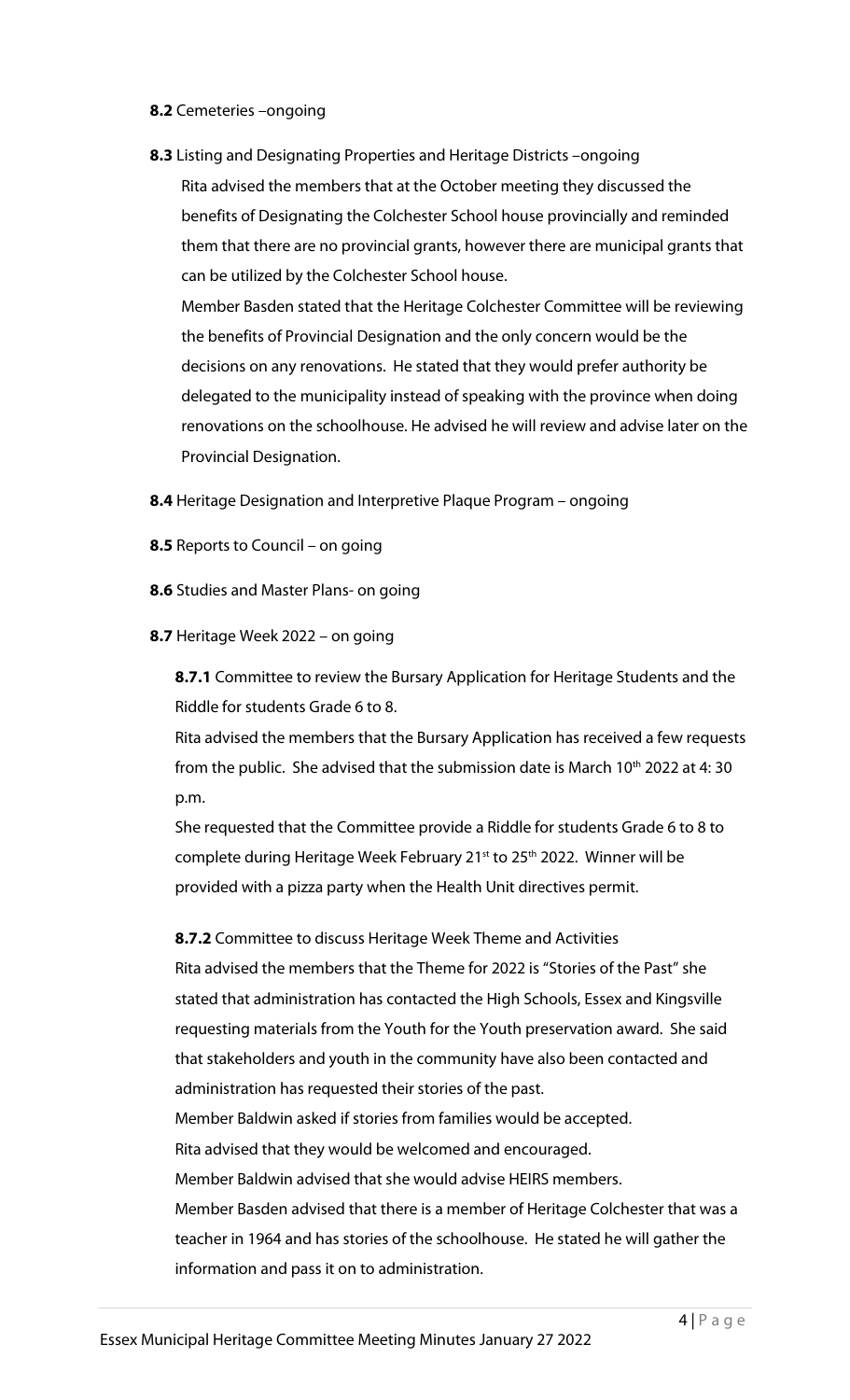Rita advised the members that CTV news will be doing a broadcast regarding Heritage Week 2022 in Essex.

Member Kokovai stated that Essex High School is one of the oldest in Windsor Essex and suggested that we put a call out to the public for their stories of the High School experience.

Chair Brett stated that would be a great to obtain Harrow High and Essex High stories of the past.

Chair Brett recommended to Member Baldwin and Member Kowtiuk to put an email out to their members to request stories from both Harrow and Essex High. Rita advised the members that this year's colouring book is completed. She stated that the Catholic Board has decided to submit the book digitally to students and that the Public Board will be provided physical copies. She advised it will also be available on the websit[e www.essex.ca/Heritageweek](http://www.essex.ca/Heritageweek)

Chair Brett thanked Sarah Aubin for putting the colouring book together and administration for making Heritage Week a meaningful event.

- **8.8** Charles Maedel Commemoration Project –ongoing
- **8.9** Heritage Walking Tour and Digital Component ongoing
- **8.10** Batten Schoolhouse and Iler Schoolhouse ongoing
- **8.11** Cultural Master Plan Ongoing
- **8.12** Historically Significant Name Registry Ongoing

### **8.13** Century Farms – Ongoing

Rita advised that there is only one residence that is identified as a Century Farm in the Junior Farmers of Ontario registry. She noted that there have to be more century farms in Essex and she will be contacting the Essex County Federation of Agriculture for their input.

Member Kokovai noted that many farms have been in the hands of the same family for 100 plus years. Once we obtain more information, he recommended that we start a program that recognizes Century Farms, either by plaque or award. Vice Chair Paniccia stated that we could also recognize businesses that have been running for 100 plus years as well.

# **8.14** Cultural Heritage; Indigenous History – Ongoing

Member Basden noted that he has a newspaper article with regards to an indigenous woman that is buried at Christ Church. He offered to scan it and send it over to administration.